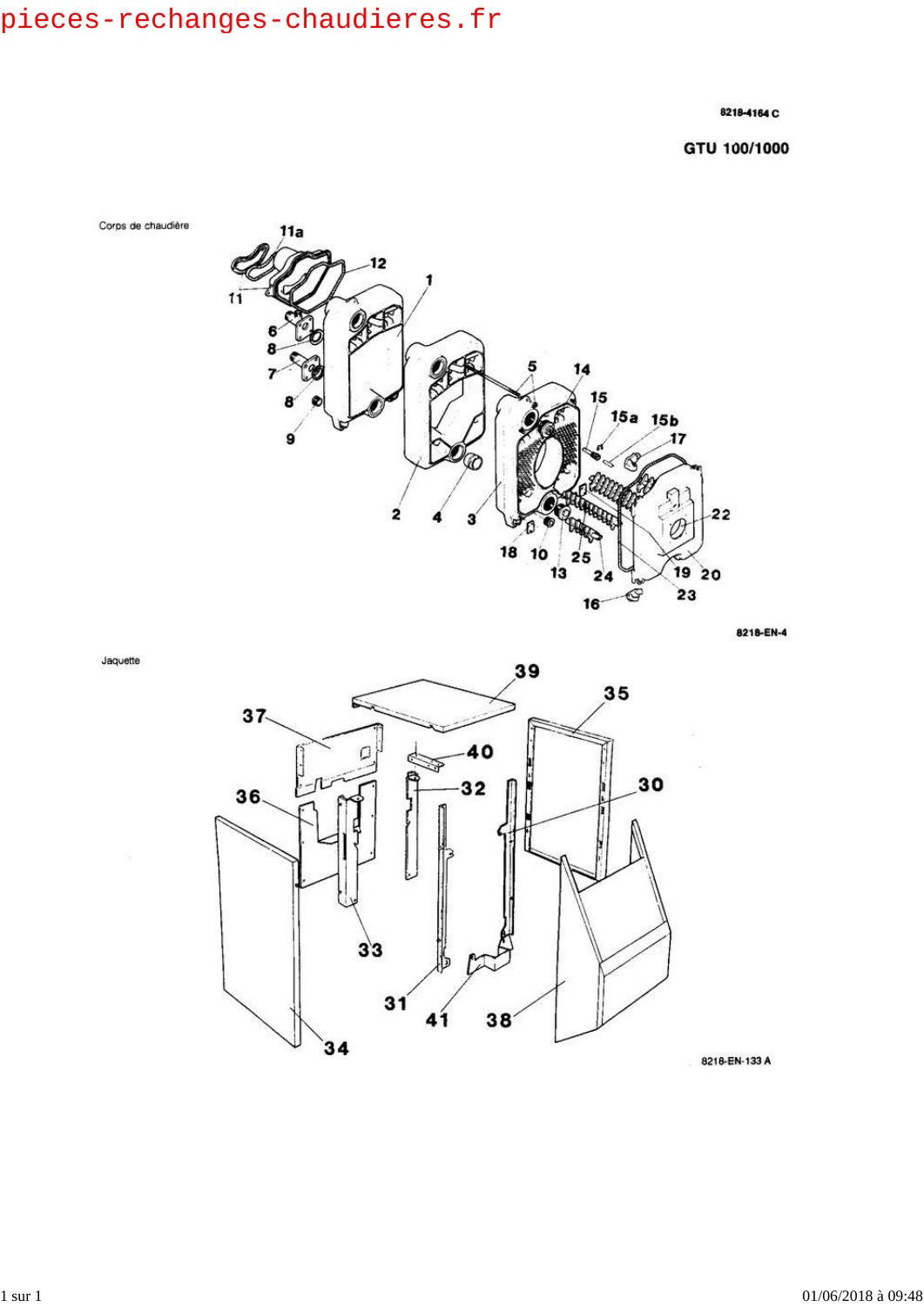| 82187793 | <b>CORPS DE CHAUDIERE 2EL.</b>   | 0               |
|----------|----------------------------------|-----------------|
| 82187794 | <b>CORPS DE CHAUDIERE 3EL</b>    | 0               |
| 82187795 | <b>CORPS DE CHAUDIERE 4EL</b>    | 0               |
| 82188828 | HABILLAGE COMPLET 2EL.           | 0               |
| 82188829 | HABILLAGE COMPLET 3 EL.          | 0               |
| 82188830 | JAQUETTE COMPLETTE 4EL.          | 0               |
| 82188918 | <b>ISOLATION CORPS CHAUD.2EL</b> | 0               |
| 82188919 | <b>ISOLATION CORPS CHAUD.3EL</b> | 0               |
| 82188920 | <b>ISOLATION CORPS CHAUD.4EL</b> | 0               |
| 95361551 | VANNE 3 VOIES 3/4"               | 0               |
| 95361552 | VANNE MELANGEUSE 1 "             | 0               |
| 82180051 | ELEMENT ARRIERE                  | 1               |
| 82180053 | ELEMENT INTERMEDIAIRE            | $\overline{2}$  |
| 82180050 | <b>ELEMENT AVANT</b>             | 3               |
| 81160571 | NIPPLE ACIER D.74/68 H.45        | 4               |
| 82188964 | TIGE ASSEMBL CPL 2 EL            | 5               |
| 82188966 | TIGE ASSEMBL CPL 4 EL            | 5               |
| 82188965 | TIGE ASSEMBL CPL 3 EL            | 5               |
| 97549056 | BRIDE DE DEPART A EMBOUT         | 6               |
| 97549055 | <b>BRIDE A EMBOUT RETOUR</b>     | $\overline{7}$  |
| 97550189 | <b>JOINT BRIDE</b>               | 8               |
| 94950180 | <b>BOUCHON 1 "</b>               | 9               |
| 94950110 | BOUCHON T9 1/2" 290              | 10              |
| 82188910 | DEPART DE FUMEE CPL.2-3EL        | 11              |
| 82188911 | DEPART FUMEE CPL. 4EL            | 11              |
| 82180071 | <b>TAMPON RAMONAGE</b>           | 11a             |
| 85000042 | <b>CORDON D.10 (1M)</b>          | 12              |
| 80130028 | <b>BOUCHON 2-1/2 NON PERCE</b>   | 13              |
| 82020028 | BOUCHON 2 1/2" PERCE 1/2"        | 14              |
| 85000028 | DOIGT DE GANT 1/2 LG160          | 15              |
| 97581286 | <b>RESSORT DE MAINTIEN</b>       | 15a             |
| 95365613 | SEPARATEUR DE DOIGT DE           | 15 <sub>b</sub> |
|          | <b>GANT</b>                      |                 |
| 82180065 | <b>CHARNIERE SUP.DR.</b>         | 16              |
| 82180066 | CHARNIERE INF. DR.               | 17              |
| 82188812 | PLAQUETTE PR MONTANT             | 18              |
|          | GAU.                             |                 |
| 82188813 | PLAQUETTE PR MONTANT DR.         | 19              |
| 82188924 | PORTE DE FOYER H.130 -2EL        | 20              |
| 82188917 | PORTE FOYERE H.80MM 3-4EL        | 20              |
| 94250136 | PROTECTION PORTE FOYER           | 22              |
| 94250138 | <b>PROTECTION PORTE FOYERE </b>  | 22              |
| 85000024 | TRESSE D.10 (1M)                 | 23              |
| 82187762 | JEU TURBUL. INF. 2EL.            | 24              |
|          |                                  |                 |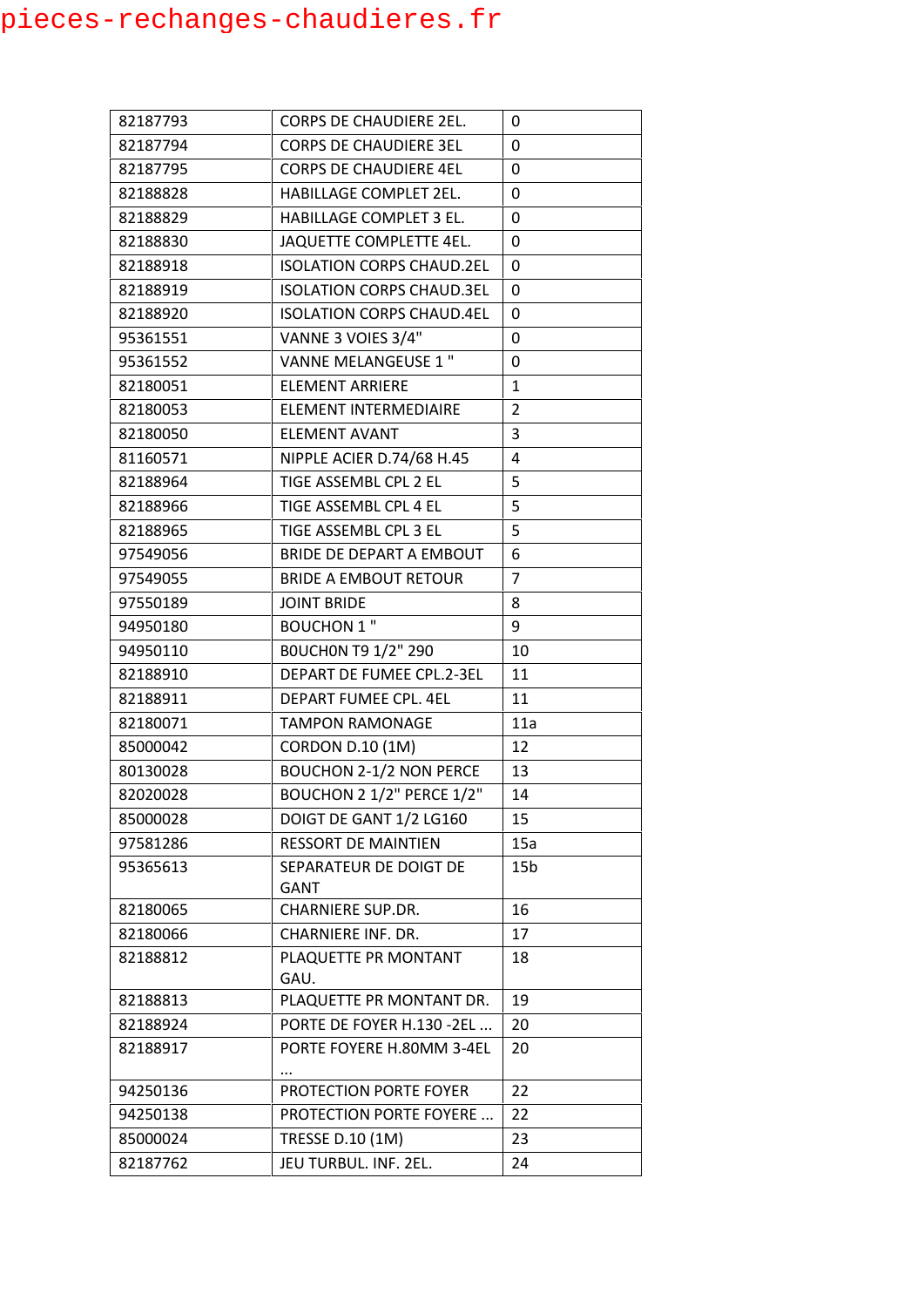| 82187763 | JEU DE TURBUL.INF. 3-4EL.        | 25 |
|----------|----------------------------------|----|
| 82188805 | <b>MONTANT AVANT DROIT CPL</b>   | 30 |
| 82188806 | MONTANT AVANT GAUCHE             | 31 |
|          | <b>CPL</b>                       |    |
| 82188808 | MONTANT ARRIERE DROIT CPL        | 32 |
| 82188809 | <b>MONTANT ARRIERE GAUCHE</b>    | 33 |
| 82188835 | PANNEAU LAT. GAU. 2 EL           | 34 |
| 82188837 | PANNEAU LATERAL GA. 4 EL         | 34 |
| 82188836 | PANNEAU LATERAL GA. 3 FL         | 34 |
| 82188838 | PANNEAU LATERAL DR. 2 FL         | 35 |
| 82188839 | PANNEAU LATERAL DR. 3 EL         | 35 |
| 82188840 | PANNEAU LATERAL DR. 4 EL         | 35 |
| 82588051 | PANNEAU ARRIERE INFERIEUR        | 36 |
| 82188841 | PANNEAU ARRIERE SUPERIEUR        | 37 |
| 82188842 | <b>CAPOT COMPLET</b>             | 38 |
| 82180515 | <b>CHAPITEAU COMPLET 2EL.</b>    | 39 |
| 82180517 | CHAPITEAU 4 EL.                  | 39 |
| 82180516 | <b>CHAPITEAU 3 EL</b>            | 39 |
| 82188030 | <b>CORNIERE POUR TABLEAU 3EL</b> | 40 |
| 82188031 | <b>CORNIERE POUR TABLEAU 4EL</b> | 40 |
| 82180558 | <b>CACHE ISOLATION</b>           | 41 |
|          |                                  |    |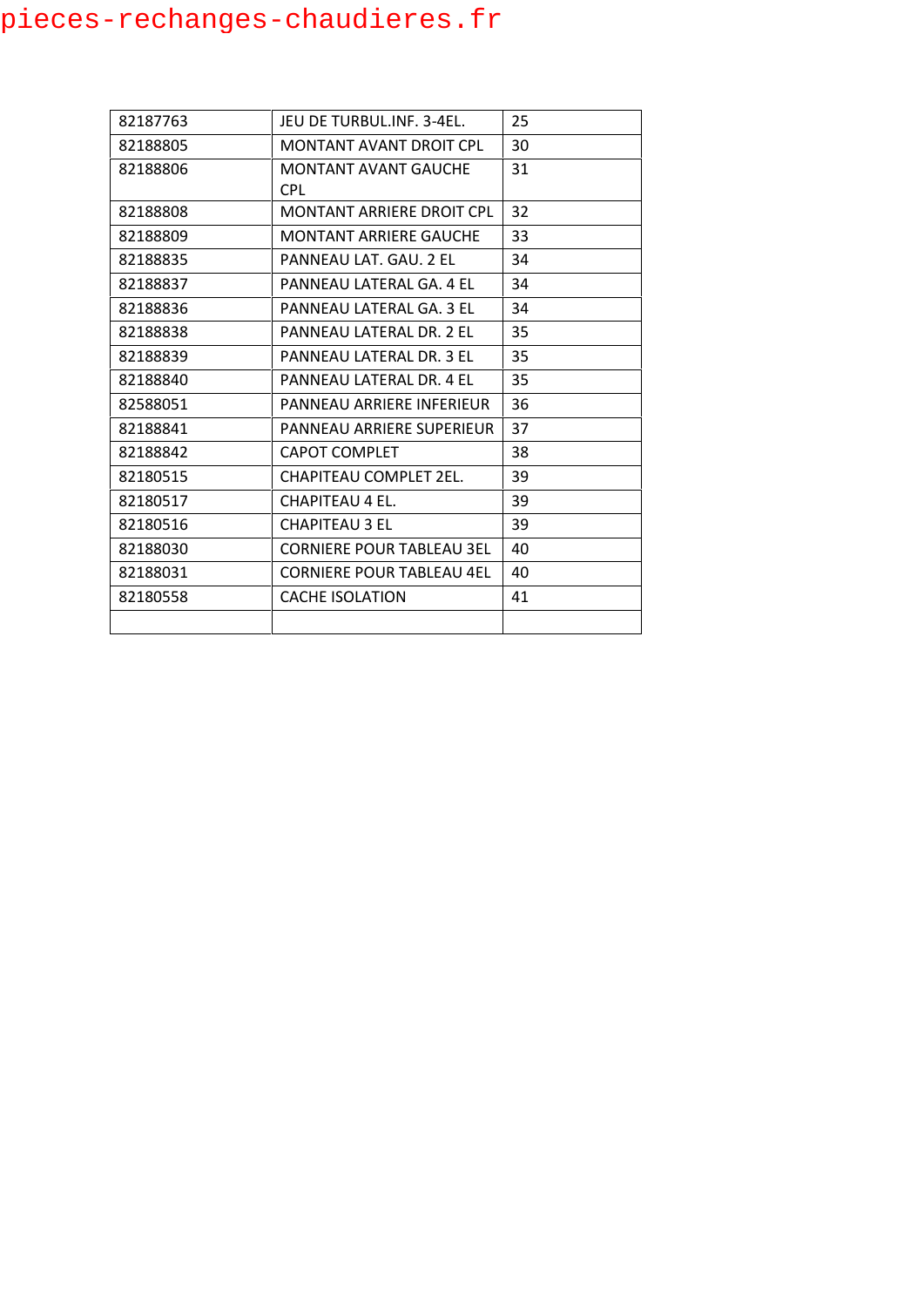Tableau de commande

GTU 100/1000



8218-EN-130 A